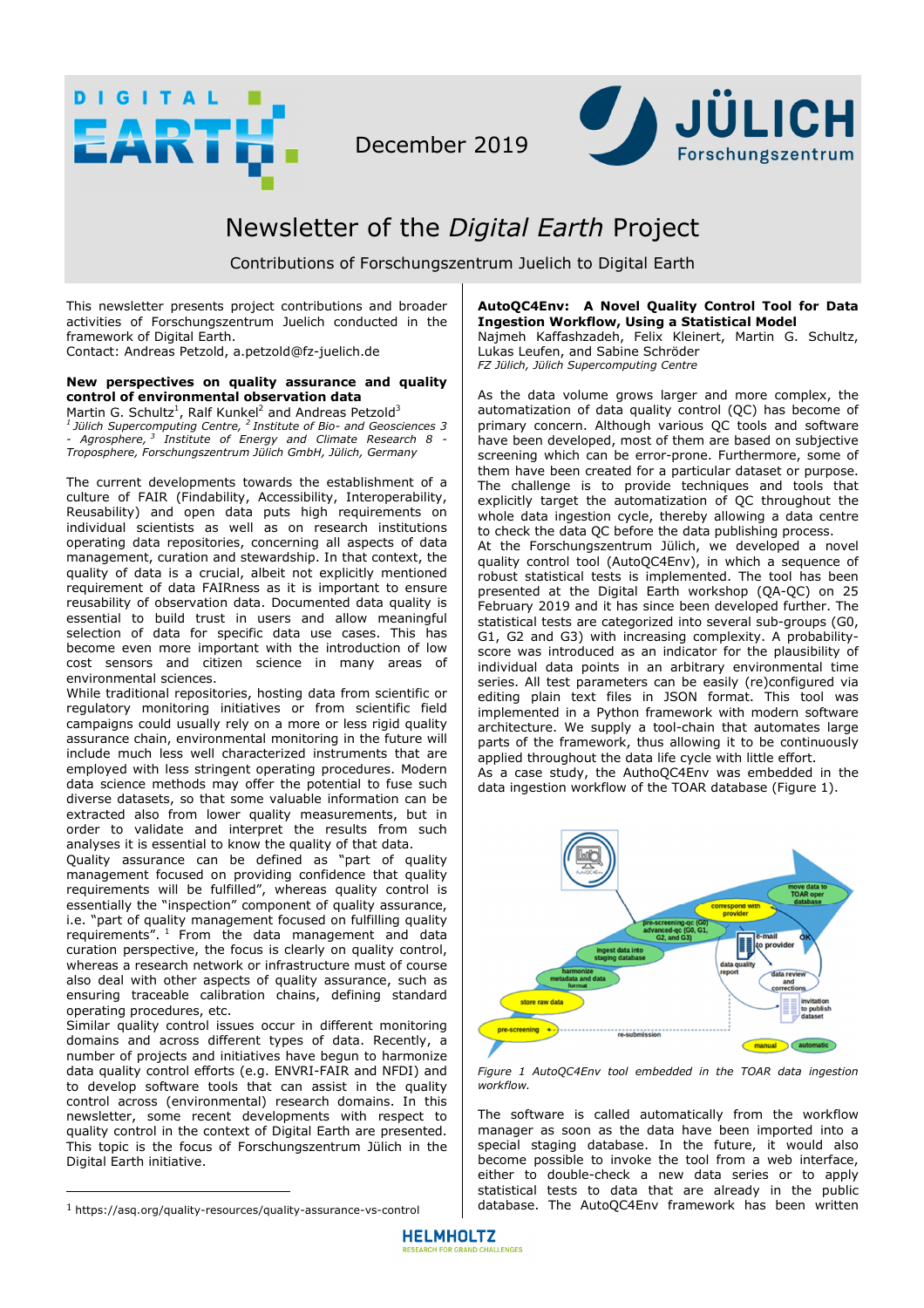with a broad array of users and environmental time series in mind. It can be applied as a stand-alone tool or easily integrated into python-based workflows. The alpha-version of the AutoQC4Env tool has been released in May 2019 within the Digital Earth community.

#### **Near Real Time Processing Tool in IAGOS**

Susanne Rohs and Mihal Rütimann

*FZ Jülich Institute of Energy and Climate Research 8 - Troposphere* 

IAGOS (In-service Aircraft for a Global Observing System<sup>2</sup>) is a European research infrastructure which operates compact instruments on board of passenger aircraft. In long-term routine in situ observations of atmospheric chemical composition (O<sub>3</sub>, CO, NO<sub>x</sub>, NO<sub>y</sub>, CO<sub>2</sub>, CH<sub>4</sub>), water vapour, aerosols, clouds, and temperature are conducted. A data set is achieved, which is unique in terms of spatial and temporal coverage. Access to data is free and open for the global scientific community.

One of the longest data series refers to water vapour and relative humidity which are key to numerical weather prediction, atmospheric radiative forcing and cloud formation processes.

The Copernicus Atmosphere Monitoring Service CAMS<sup>3</sup> requests this data in near-real-time (NRT) for the continuous validation of the chemical transport models operated by CAMS. These models provide quality-controlled information related to air quality and health, solar energy, greenhouse gases and climate forcing, everywhere in the world. For CAMS, NRT-transmission of the water vapour data, i.e. with a maximum of 3 days difference between measurement and automated data transmission, is specifically requested. The automated processing of data in NRT as operated by IAGOS is a central contribution to Digital Earth.

Due to the large amount of data generated daily by IAGOS and the required speed of data evaluation for NRT data provision, an automated data processing and quality control (QC) of the data is required. For this purpose, a modular program package was developed, which transfers the raw data into quality-controlled NetCDF files (see Figure 2a).



*Figure 2 a) Toolbox for H2O data processing (currently written in MATLAB); b) Example of "Profile of the day" at www.iagosdata.fr/cams/nrt\_profiles\_h2o.php.*

After the reading of the data and first quality tests, the relative humidity over water and the relative humidity over ice are calculated from the raw data using the calibration coefficients determined from the associated calibrations.

 $\overline{a}$ 

This is followed by a comprehensive automated review of the data quality.

The NRT provision of H<sub>2</sub>O data is operational since November 2019, see Figure 2b. This achievement is a major success for IAGOS. In the framework of Digital Earth we have started to optimize the NRT data processing tool by harmonizing data quality control through the use of the AutoQC4Env Python framework for automated QC, and by designing and implementing a modularly structured data base. The results will be made accessible to Digital Earth.

## **Enabling Quality Control of Sensor Web Observations in TERENO**

Ralf Kunkel, Anusurija Devaraju and Jürgen Sorg *FZ Jülich Institute of Bio- and Geosciences 3 - Agrosphere*

The rapid development of sensing technologies had led to the creation of large amounts of heterogeneous environmental observations. The Sensor Web provides a wider access to sensors and observations via common protocols and specifications. Observations typically go through several levels of quality control, and aggregation before they are made available to end-users. Raw data are usually inspected, and related quality flags are assigned. Data are gap-filled, and errors are removed. New data series may also be derived from one or more corrected data sets.

Quality measures (e.g., accuracy, precision, tolerance, or confidence), the levels of observational series, the changes applied, and the methods involved must be specified to use the data series. It is important that this kind of quality control information is well described and communicated to end-users to allow for a better usage and interpretation of data products.

Using the TERENO initiative<sup>4</sup> as a starting point a quality control framework for processing and assessing environmental time series within the TERENO data infrastructure has been developed. Custom data workflows are defined for the different ways data are imported into the infrastructure. A scheme to describe the data processing levels specifies the underlying data processing, assessment and accessibility. A two-tiered quality flag scheme is adapted to represent the different flag systems of different sensing applications. The observation data model and the web services used for data provision (SOS) are modified, so that observation data with metadata of quality control are accessible in the Sensor Web. Another application utilizing these is the customized Sensor Web. The framework will be applied and extended within the Digital Earth project.



*Figure 3 Overview of the TERENO Times Series Management System incorporating the quality control framework.* 

<sup>4</sup> https://www.tereno.net

 $\overline{a}$ 

<sup>2</sup> https://www.iagos.org

<sup>3</sup> https://atmosphere.copernicus.eu/